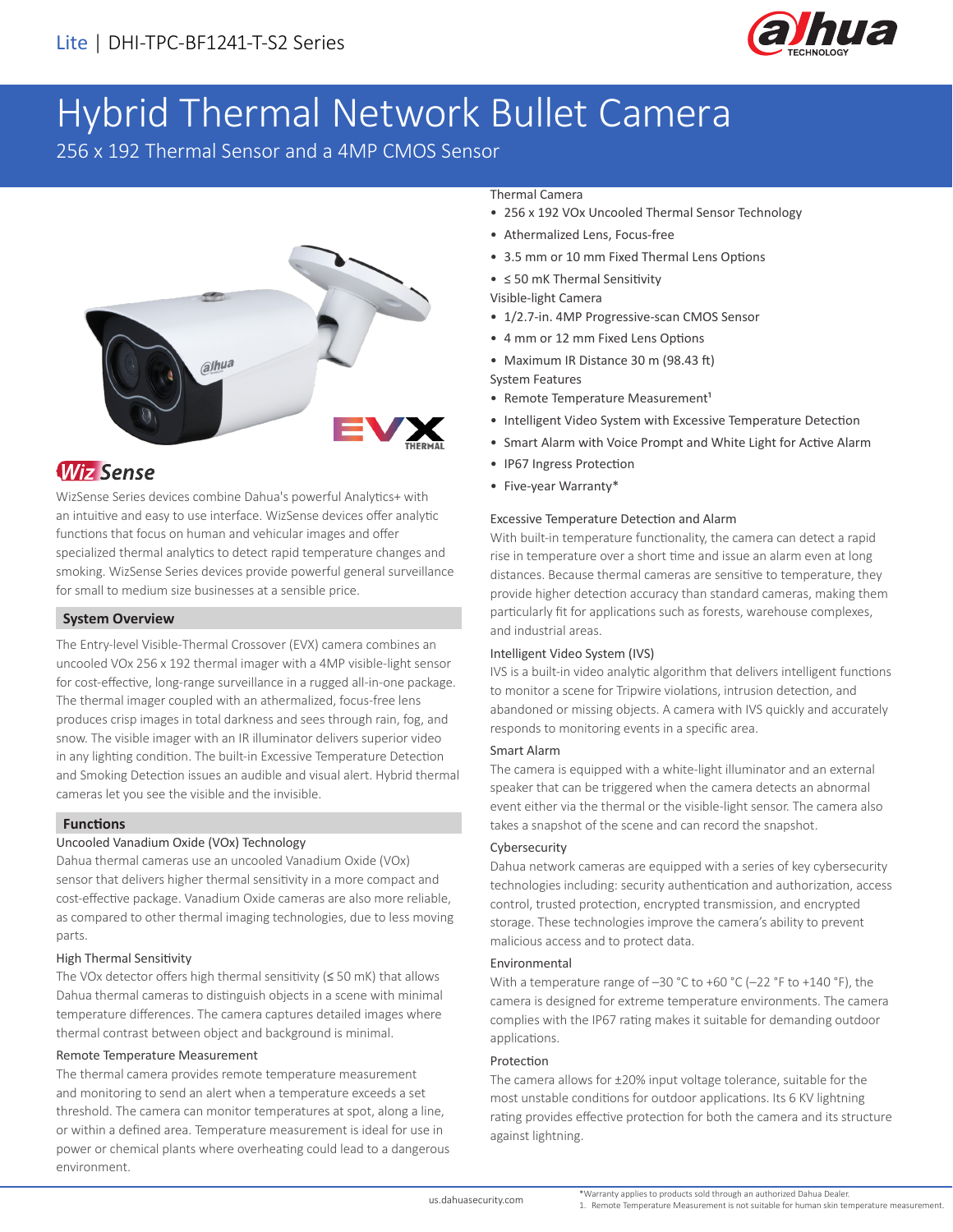# Lite | DHI-TPC-BF1241-T-S2 Series



## **Technical Specification**

| Thermal Camera                             |                   |                       |  |                                                                                                   |                                      |  |  |
|--------------------------------------------|-------------------|-----------------------|--|---------------------------------------------------------------------------------------------------|--------------------------------------|--|--|
| <b>Image Sensor</b>                        |                   |                       |  | Uncooled VOx Focal Plane Detector                                                                 |                                      |  |  |
| <b>Effective Pixels</b>                    |                   |                       |  | 256 (H) x 192 (V)                                                                                 |                                      |  |  |
| <b>Pixel Size</b>                          |                   |                       |  | 12 μm                                                                                             |                                      |  |  |
| Thermal Sensitivity (NETD)                 |                   |                       |  | < 50 mK (f/1.0, 25 Hz, 300 K)                                                                     |                                      |  |  |
| Spectral Range                             |                   |                       |  | 8 µm to 14 µm                                                                                     |                                      |  |  |
| <b>Image Setting</b>                       |                   |                       |  | Brightness, Sharpness, ROI, AGC, FFC, 3D DNR                                                      |                                      |  |  |
| <b>Color Palettes</b>                      |                   |                       |  | 18, including:<br>White Hot, Black Hot, Ice Heat, Fusion, Rainbow,<br>Globow, Ironbow1, and Sepia |                                      |  |  |
| Thermal Lens                               |                   |                       |  |                                                                                                   |                                      |  |  |
| Lens Type                                  |                   |                       |  | Fixed, DDE                                                                                        |                                      |  |  |
| Aperture                                   |                   |                       |  | F1.0                                                                                              |                                      |  |  |
| <b>Focus Control</b>                       |                   |                       |  | Athermalized, Focus-free                                                                          |                                      |  |  |
| Focal Length                               |                   |                       |  | $3.5 \text{ mm}$                                                                                  | $10 \, \text{mm}$                    |  |  |
| Angle of View                              |                   |                       |  | $H: 50.6^{\circ}$<br>$V: 37.8^{\circ}$                                                            | $H: 17.3^\circ$<br>$V: 13.1^{\circ}$ |  |  |
| <b>Close Focus Distance</b>                |                   |                       |  | $0.50$ m $(1.64$ ft)                                                                              | $2.0 \text{ m}$ (6.56 ft)            |  |  |
| DORI Distance <sup>2</sup>                 |                   |                       |  |                                                                                                   |                                      |  |  |
|                                            |                   |                       |  | $3.5 \text{ mm}$                                                                                  | $10 \text{ mm}$                      |  |  |
|                                            |                   | Detection             |  | 146 m (479 ft)                                                                                    | 417 m (1368 ft)                      |  |  |
| Effective<br>Distance, human               |                   | Recognition           |  | 38 m (125 ft)                                                                                     | 107 m (351 ft)                       |  |  |
| $(1.80 \text{ m} \times 0.50 \text{ m})^1$ |                   | Identification        |  | 19 m (62 ft)                                                                                      | 54 m (177 ft)                        |  |  |
|                                            |                   | Detection             |  | 389 m (1276 ft)                                                                                   | 1111 m (3645 ft)                     |  |  |
| Effective<br>Distance, vehicle             |                   | Recognition           |  | 97 m (318 ft)                                                                                     | 278 m (912 ft)                       |  |  |
| $(4.0 \text{ m} \times 1.40 \text{ m})^1$  |                   | Identification        |  | 49 m (161 ft)                                                                                     | 139 m (456 ft)                       |  |  |
| Temperature Measurement                    |                   |                       |  |                                                                                                   |                                      |  |  |
|                                            |                   |                       |  |                                                                                                   |                                      |  |  |
| Temp. Range                                |                   | Low Gain              |  | -20° C to 150° C (-4° F to 302° F)                                                                |                                      |  |  |
|                                            |                   | <b>High Gain</b>      |  | 0° C to 550° C (32° F to 1022° F)                                                                 |                                      |  |  |
| Accuracy <sup>3</sup>                      |                   | Low Gain<br>High Gain |  | $\pm 2^{\circ}$ C<br>±2%                                                                          |                                      |  |  |
| Mode                                       |                   |                       |  | Spot, Line, Area                                                                                  |                                      |  |  |
|                                            |                   |                       |  | Camera supports 12 rules for each mode, with any 12                                               |                                      |  |  |
| Rules                                      |                   |                       |  | modes active at one time                                                                          |                                      |  |  |
| Measurement<br>Range                       |                   | $3.5 \text{ mm}$      |  | Minimum: 1.0 m (3.28 ft)<br>Maximum: 5.0 m (16.40 ft)                                             |                                      |  |  |
|                                            | $10 \, \text{mm}$ |                       |  | Minimum: 4.0 m (13.12 ft)<br>Maximum: 12.0 m (39.37 ft)                                           |                                      |  |  |
| Visible-light Camera                       |                   |                       |  |                                                                                                   |                                      |  |  |
| Image Sensor                               |                   |                       |  | 1/2.7-in. CMOS                                                                                    |                                      |  |  |
| <b>Effective Pixels</b>                    |                   |                       |  | 2336 (H) x 1752 (V), 4 MP                                                                         |                                      |  |  |
| <b>Electronic Shutter Speed</b>            |                   |                       |  | 1/1 s to 1/30,000 s                                                                               |                                      |  |  |
| Minimum Illumination                       |                   |                       |  | Color: 0.05 lux<br>B/W: 0.005 lux<br>0 lux with IR On                                             |                                      |  |  |
| S/N Ratio                                  |                   |                       |  | > 55 dB                                                                                           |                                      |  |  |
| IR Distance                                |                   |                       |  | 30.0 m (98.43 ft)                                                                                 |                                      |  |  |
| IR On/Off Control                          |                   |                       |  | Auto, Manual                                                                                      |                                      |  |  |
| <b>IR LEDS</b>                             |                   |                       |  | One (1)                                                                                           |                                      |  |  |

2. The DORI distance is a measure of the general proximity for a specific classification to help pinpoint the right camera for your needs. The DORI distance is calculated based on sensor specifications and lab test results according to EN 62676-4 , the standard that defines the criteria for the Detect, Observe, Recognize and Identify classifications. The Detection, Recognition, and Identification values shown are nominal values and should be used as estimates only. Exact value calculations depend on a wide variety of conditions. 3. To ensure optimal accuracy for temperature measurement, ensure the camera operates in an ambient temperature between –30° C to +50° C (–22° F to +122 F°).

Video Compression H.265, H.264, H.264H, MJPEG Frame Rate Main Stream Thermal 1.3 MP (1280 x 960, default), XVGA ( 1024 x 768 ), VGA ( 640 x 480 ), 256 x 192 at 30 fps Visible 2336 x 1752 (default), 1080P (1920 × 1080 ), 720P (1280 x 720 ), D1 ( 704 × 576 ) at 30 fps Sub Stream Thermal VGA ( $640 \times 480$ ),  $256 \times 192$  (default) at 30 fps Visible 720P ( 1280 x 720 ), D1 ( 704 x 576 ), CIF ( 352 × 288, default) Bit Rate Control Bit Rate H.265 Thermal: 14 Kbps to 3840 Kbps Visible: 14 Kbps to 8192 Kbps H.264 Thermal: 24 Kbps to 6144 Kbps Visible: 24 Kbps to 8192 Kbps Day/Night Auto (ICR), Color, B/W BLC Mode BLC, HLC, Digital WDR White Balance **Auto, Manual, Indoor, Outdoor, ATW, Natural, Street** Lamp Gain Control **Auto**, Gain Priority, Shutter Priority, Manual Noise Reduction 2D, 3D Motion Detection 4 Regions Region of Interest Off, On (4 Zones) Flip 0°, 90°, 180°, 270° Digital Zoom 16x Privacy Masking 4 Regions Network Ethernet One (1) RJ-45 (10/100 Mbps) Port Protocol IPv4/IPv6, HTTP, HTTPS, 802.1x, Qos, FTP, SMTP, UPnP, SNMP, DNS, DDNS, NTP, RTSP, RTP, TCP, UDP, IGMP, ICMP, DHCP, PPPoE, ONVIF Interoperability ONVIF, CGI Streaming Method Unicast / Multicast Maximum User Access 10 Users Edge Storage Micro SD Card Slot, maximum 32 GB Web Viewer **IE 8 or later** Management Software DSS Pro, DSS Express, DMSS Mobile Operating System IOS, Android Cybersecurity Video Encryption, Firmware Encryption, Configuration Encryption, Digest, WSSE, Account Lockout, Security Logs, IP/MAC Filtering, Generating and Importing X.509 Certification, Syslog, HTTPS, 802.1x, Trusted Boot, Trusted Execution, Trusted Upgrade Audio Compression G.711a, G.711Mu, PCM Visible-light Lens Focal Length **4 mm** 12 mm Maximum Aperture F1.6 F2.0 Angle of View Horizontal: 71.2° Vertical: 52.0° Diagonal: 92.6.0° Horizontal: 22.0° Vertical: 16.9° Diagonal: 26.9° Close Focus Distance 1.0 m (3.28 ft) 2.50 m (8.20 ft) **Focus Control** Fixed